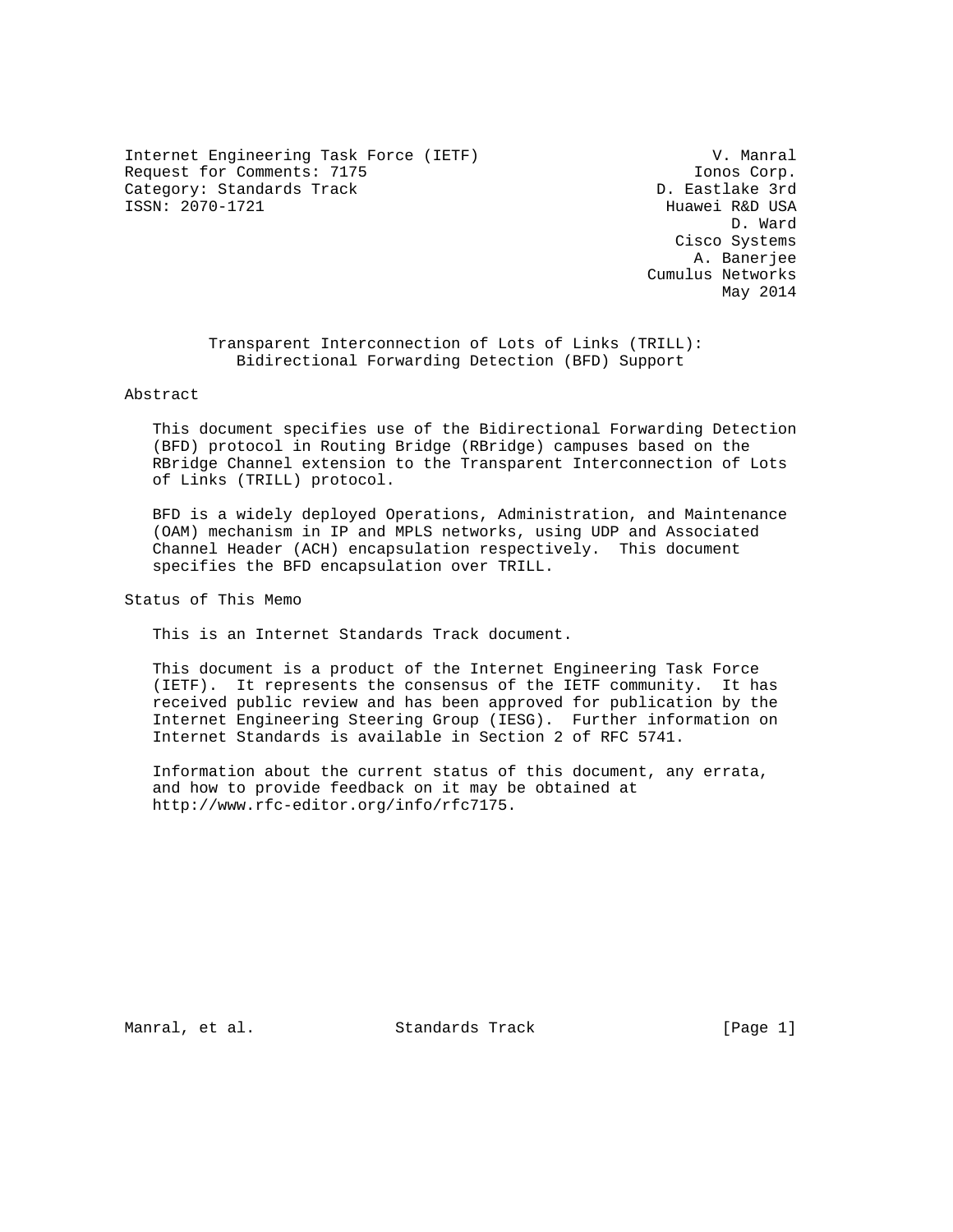# Copyright Notice

 Copyright (c) 2014 IETF Trust and the persons identified as the document authors. All rights reserved.

 This document is subject to BCP 78 and the IETF Trust's Legal Provisions Relating to IETF Documents (http://trustee.ietf.org/license-info) in effect on the date of publication of this document. Please review these documents carefully, as they describe your rights and restrictions with respect to this document. Code Components extracted from this document must include Simplified BSD License text as described in Section 4.e of the Trust Legal Provisions and are provided without warranty as

## Table of Contents

described in the Simplified BSD License.

| $2^{\circ}$                                   |
|-----------------------------------------------|
|                                               |
|                                               |
|                                               |
|                                               |
|                                               |
|                                               |
| 5. Management and Operations Considerations 7 |
|                                               |
|                                               |
| $\mathsf{R}$                                  |
|                                               |
|                                               |
|                                               |
|                                               |

# 1. Introduction

 Faster convergence is a critical feature of Transparent Interconnection of Lots of Links (TRILL) [RFC6325] networks. The TRILL IS-IS Hellos [RFC7177] [IS-IS] used between RBridges provide a basic neighbor and continuity check for TRILL links. However, failure detection by non-receipt of such Hellos is based on the Holding Time parameter that is commonly set to a value of tens of seconds and, in any case, has a minimum expressible value of one second.

Manral, et al. Standards Track [Page 2]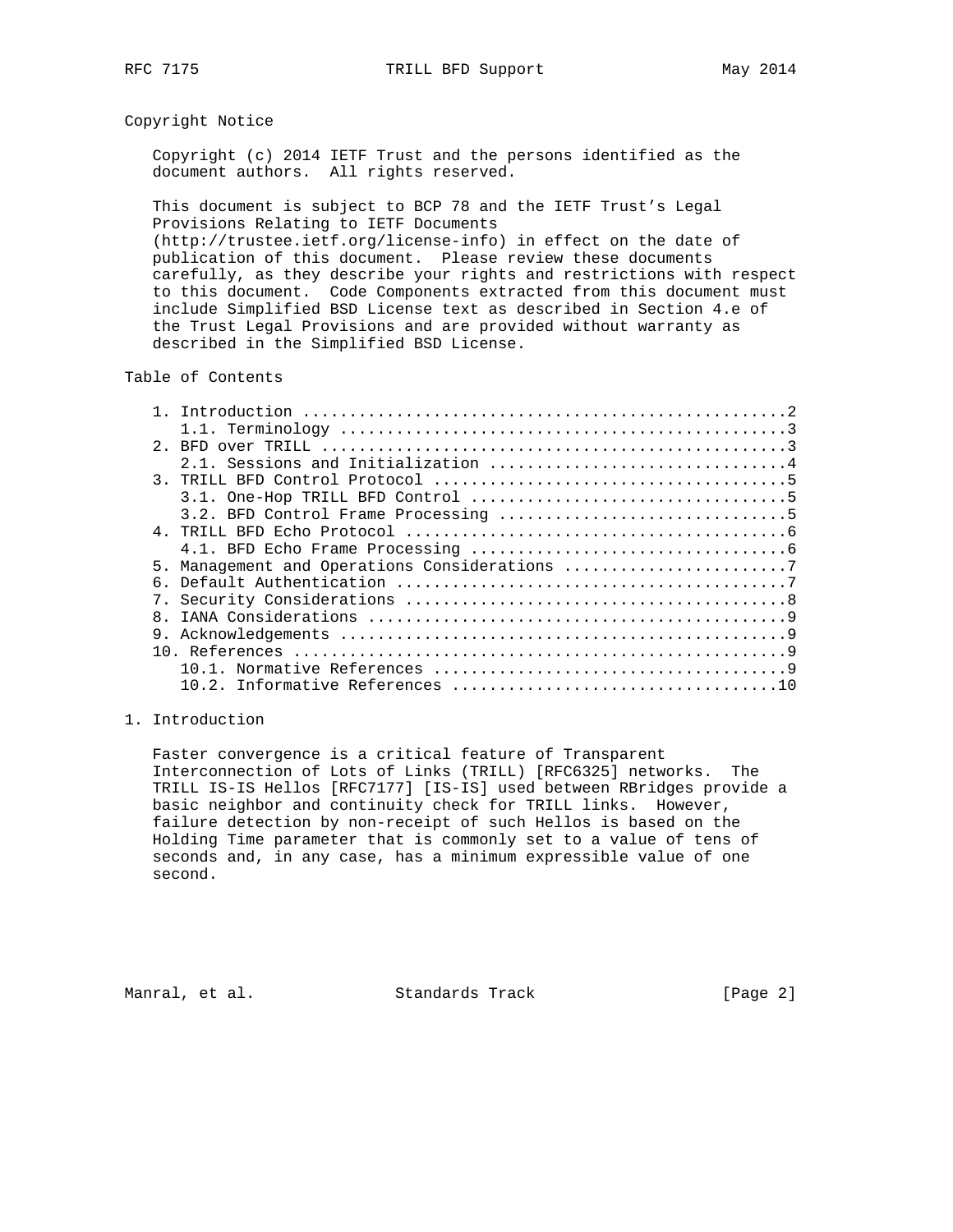Some applications, including Voice over IP, may wish, with high probability, to detect interruptions in continuity within a much shorter time period. In some cases, physical-layer failures can be detected very rapidly, but this is not always possible, such as when there is a failure between two bridges that are in turn between two RBridges. There are also many subtle failures possible at higher levels. For example, some forms of failure could affect unicast frames while still letting multicast frames through; since all TRILL IS-IS Hellos are multicast, such a failure cannot be detected with Hellos. Thus, a low-overhead method for frequently testing continuity for the TRILL Data between neighbor RBridges is necessary for some applications. The BFD protocol [RFC5880] provides a low overhead method for the rapid detection of connectivity failures.

 BFD is a widely deployed OAM [RFC6291] mechanism in IP and MPLS networks, using UDP and ACH encapsulation, respectively. This document describes a TRILL encapsulation for BFD packets for networks that forward based on the TRILL Header.

#### 1.1. Terminology

 This document uses the acronyms defined in [RFC6325] along with the following:

BFD: Bidirectional Forwarding Detection

IP: Internet Protocol

IS-IS: Intermediate System to Intermediate System

MH: Multi-Hop

PPP: Point-to-Point Protocol

OAM: Operations, Administration, and Maintenance

 The key words "MUST", "MUST NOT", "REQUIRED", "SHALL", "SHALL NOT", "SHOULD", "SHOULD NOT", "RECOMMENDED", "MAY", and "OPTIONAL" in this document are to be interpreted as described in [RFC2119].

2. BFD over TRILL

 TRILL supports unicast neighbor BFD Echo and one-hop and multi-hop BFD Control, as specified below, over the RBridge Channel facility [RFC7178]. (Multi-destination BFD is a work in progress [MultiBFD].) BFD-over-TRILL support is similar to BFD-over-IP support [RFC5881], except where differences are explicitly mentioned.

Manral, et al. Standards Track [Page 3]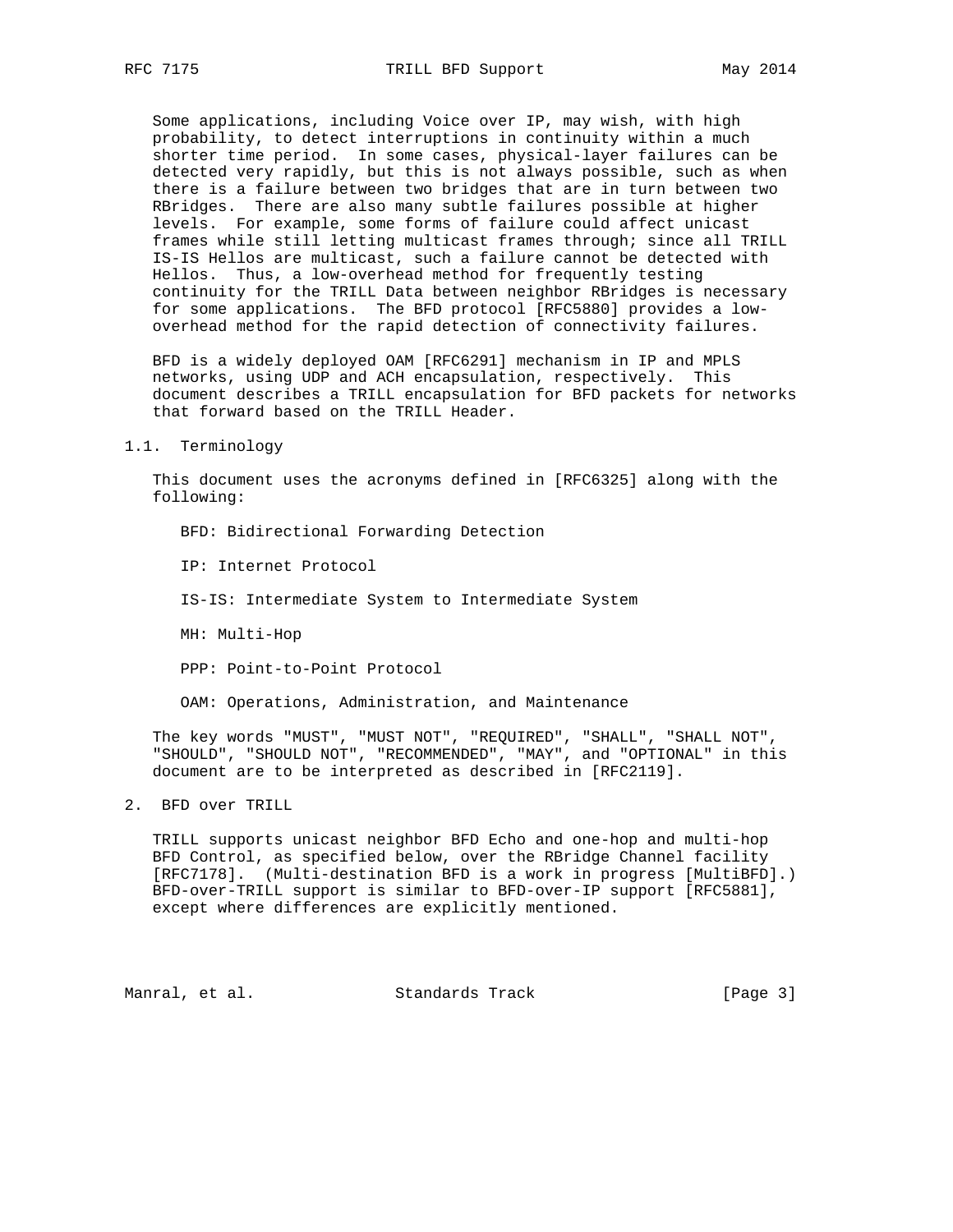Asynchronous and demand modes MUST be supported [RFC5880]. BFD over TRILL supports the Echo function; however, implementation of TRILL BFD Echo is optional, and it can only be used for single-hop sessions.

 The TRILL Header hop count in the BFD packets is sent out with the maximum value of 0x3F. To prevent spoofing attacks, the TRILL hop count of a received session is checked [RFC5082]. For a single-hop session, if the hop count is less than 0x3F and the RBridge Channel Header MH flag is zero, the packet is discarded. For multi-hop sessions, the hop count check can be disabled if the MH flag is one.

 As in BFD for IP, the format of the Echo Packet content is not defined.

 New RBridge Channel code points for BFD TRILL Control and BFD Echo packets are specified.

 Authentication mechanisms as supported in BFD are also supported for BFD running over TRILL.

## 2.1. Sessions and Initialization

 Within an RBridge campus, there will be no more than one TRILL BFD Control session from any RBridge RB1 to RBridge RB2 for each RB1 TRILL port. This BFD session must be bound to this interface. As such, both sides of a session MUST take the "Active" role (sending initial BFD Control packets with a zero value of Your Discriminator), and any BFD packet from the remote machine with a zero value of Your Discriminator MUST be associated with the session bound to the remote system and interface.

 Note that TRILL BFD provides OAM facilities for the TRILL data plane. This is above whatever protocol is in use on a particular link, such as a pseudowire [RFC7173], Ethernet [RFC6325], or PPP link [RFC6361]. Link-technology-specific OAM protocols may be used on a link between neighbor RBridges, for example, Continuity Fault Management [802.1Q] if the link is Ethernet. But such link-layer OAM (and coordination between it and OAM in the TRILL data-plane layer, such as TRILL BFD) is beyond the scope of this document.

 If lower-level mechanisms are in use, such as link aggregation [802.1AX], that present a single logical interface to TRILL IS-IS, then only a single TRILL BFD session can be established to any other RBridge over this logical interface. However, lower-layer OAM could be aware of and/or run separately on each of the components of an aggregation.

Manral, et al. Standards Track [Page 4]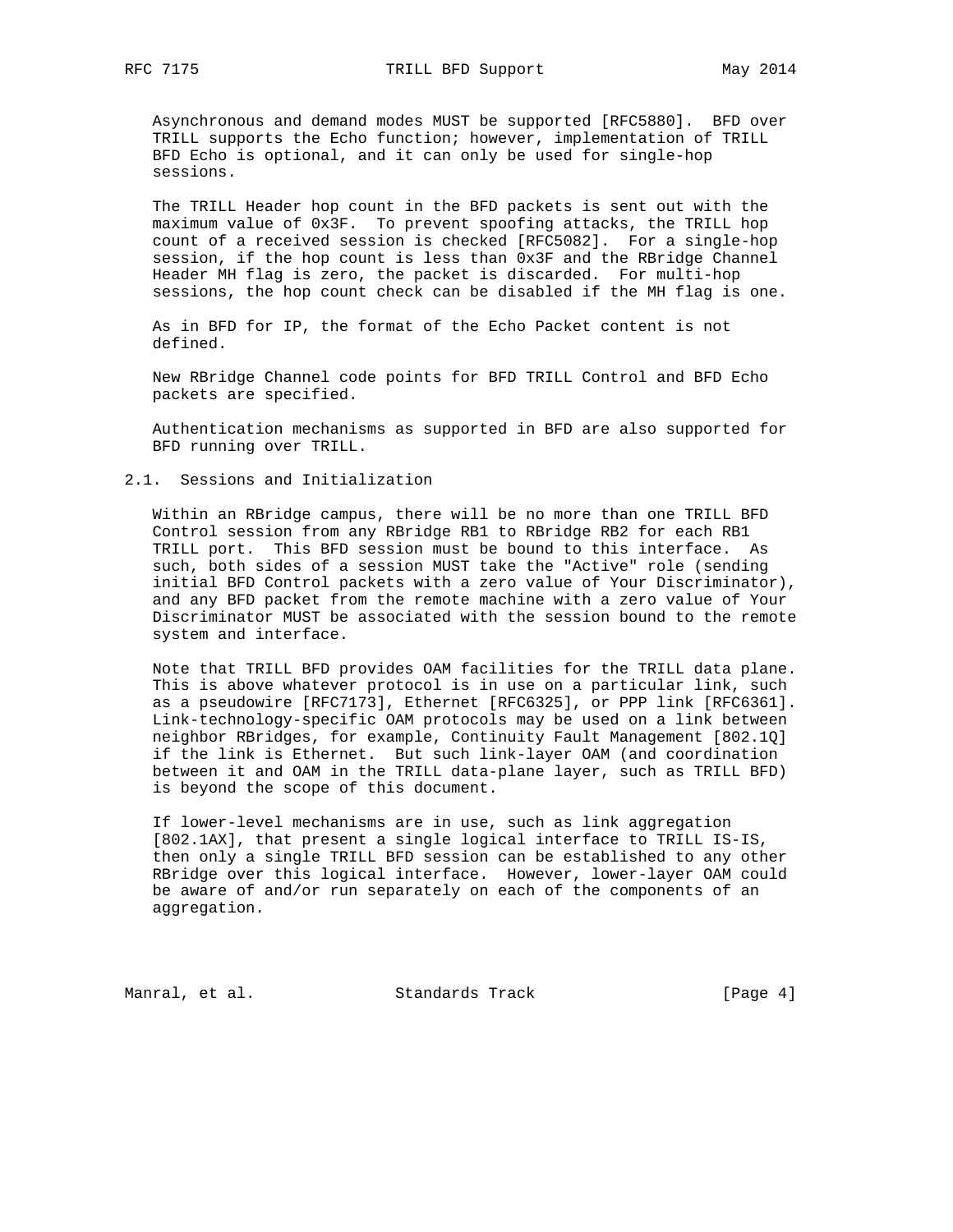3. TRILL BFD Control Protocol

 TRILL BFD Control frames are unicast TRILL RBridge Channel frames [RFC7178]. The RBridge Channel Protocol value is given in Section 8. The protocol-specific data associated with the TRILL BFD Control protocol is as shown in Section 4.1 of [RFC5880].

3.1. One-Hop TRILL BFD Control

 One-hop TRILL BFD Control is typically used to rapidly detect link and RBridge failures. TRILL BFD frames over one hop for such purposes SHOULD be sent with high priority; that is, the Inner.VLAN tag priority should be 7, they should be queued for transmission as maximum priority frames, and, if they are being sent on an Ethernet link where the output port is configured to include an Outer.VLAN tag, that tag should specify priority 7.

 For neighbor RBridges RB1 and RB2, each RBridge sends one-hop TRILL BFD Control frames to the other only if TRILL IS-IS has detected bidirectional connectivity; that is, the adjacency is in the 2-Way or Report state [RFC7177], and both RBridges indicate support of TRILL BFD is enabled. The BFD-Enabled TLV is used to indicate this as specified in [RFC6213].

3.2. BFD Control Frame Processing

 The following tests SHOULD be performed on received TRILL BFD Control frames before generic BFD processing.

- o Is the M bit in the TRILL Header non-zero? If so, discard the frame. (Multi-destination BFD is a work in progress [MultiBFD].) Failure to perform this test would make a denial-of-service attack using bogus multi-destination BFD Control frames easier.
- o If the Channel Header MH flag is zero, indicating one hop, test that the TRILL Header hop count received was 0x3F (i.e., is 0x3E if it has already been decremented); if it is any other value, discard the frame. If the Channel Header MH flag is one, indicating multi-hop, test that the TRILL Header hop count received was not less than a configurable value that defaults to 0x30. If it is less, discard the frame. Failure to perform these tests would make it easier to spoof BFD Control frames. However, if forged BFD Control frames are a concern, then BFD Authentication [RFC5880] should be used.

Manral, et al. Standards Track (Page 5)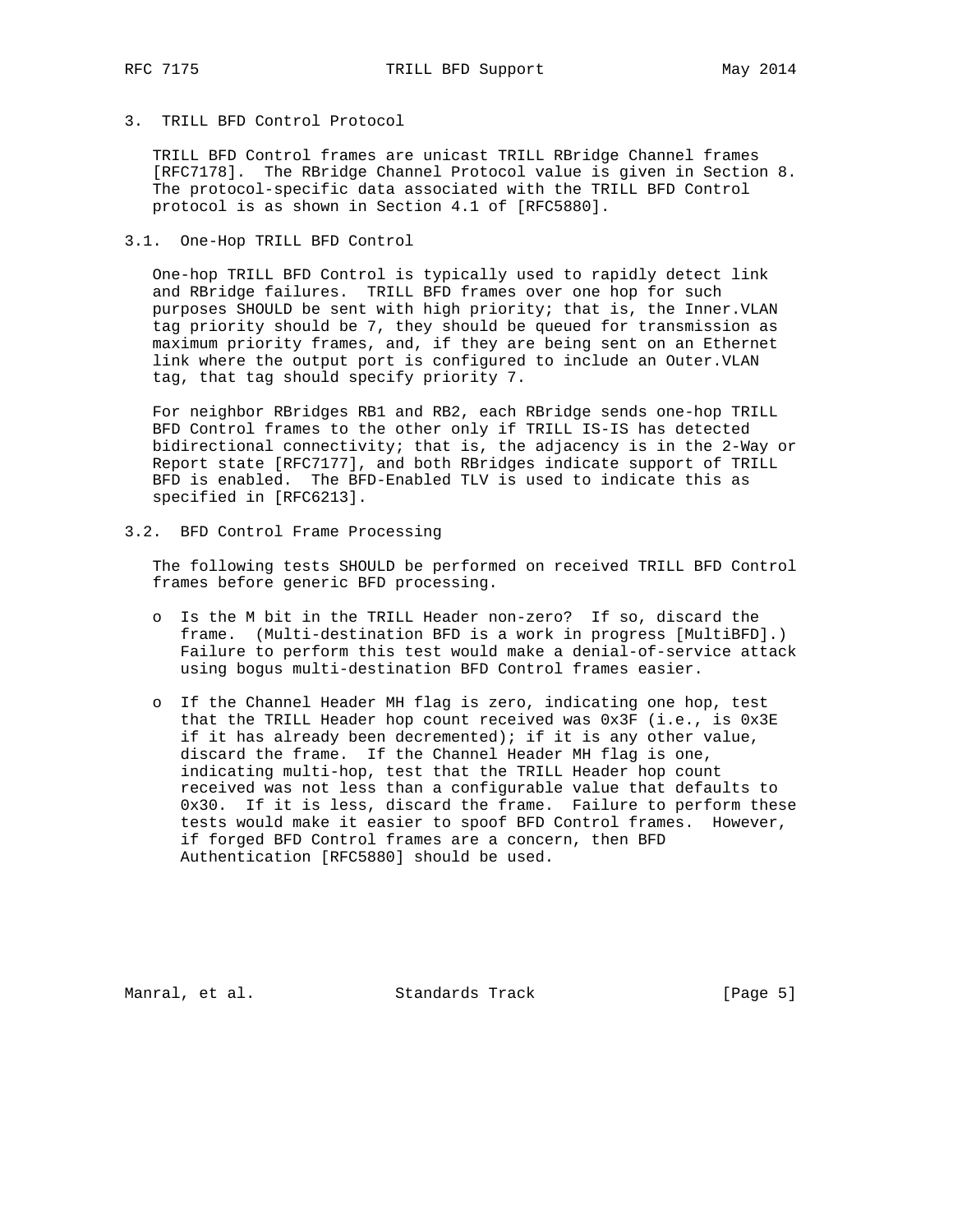4. TRILL BFD Echo Protocol

 A TRILL BFD Echo frame is a unicast RBridge Channel frame, as specified in [RFC7178], which should be forwarded back by an immediate neighbor because both the ingress and egress nicknames are set to a nickname of the originating RBridge. Normal TRILL Data frame forwarding will cause the frame to be returned unless micro loop suppression logic in the neighbor RBridge prohibits sending a frame back out the port on which it was received or the like. RBridges with such prohibitions cannot support BFD Echo. The TRILL OAM protocol number for BFD Echo is given in Section 8.

 TRILL BFD Echo frames SHOULD be sent on a link only if the following conditions are met. An Echo originating under other circumstances will consume bandwidth and CPU resources but is unlikely to be returned.

- A TRILL BFD Control session has been established,
- TRILL BFD Echo support is indicated by the RBridge that would potentially respond to the BFD Echo,
- The adjacency is in the Report state [RFC7177], and
- The TRILL BFD Echo originating RBridge wishes to make use of this optional feature.

 Since the originating RBridge is the RBridge that will be processing a returned Echo frame, the entire TRILL BFD Echo protocol-specific data area is considered opaque and left to the discretion of the originating RBridge. Nevertheless, it is suggested that this data include information by which the originating RBridge can authenticate the returned BFD Echo frame and confirm the neighbor that echoed the frame back. For example, it could include its own System ID, the neighbor's System ID, a session identifier, and a sequence count as well as a Message Authentication Code.

4.1. BFD Echo Frame Processing

 The following tests MUST be performed on returned TRILL BFD Echo frames before other processing. The RBridge Channel document [RFC7178] requires that the information in the TRILL Header be given to the BFD protocol.

 o Is the M bit in the TRILL Header non-zero? If so, discard the frame. (Multi-destination BFD is a work in progress [MultiBFD].)

Manral, et al. Standards Track [Page 6]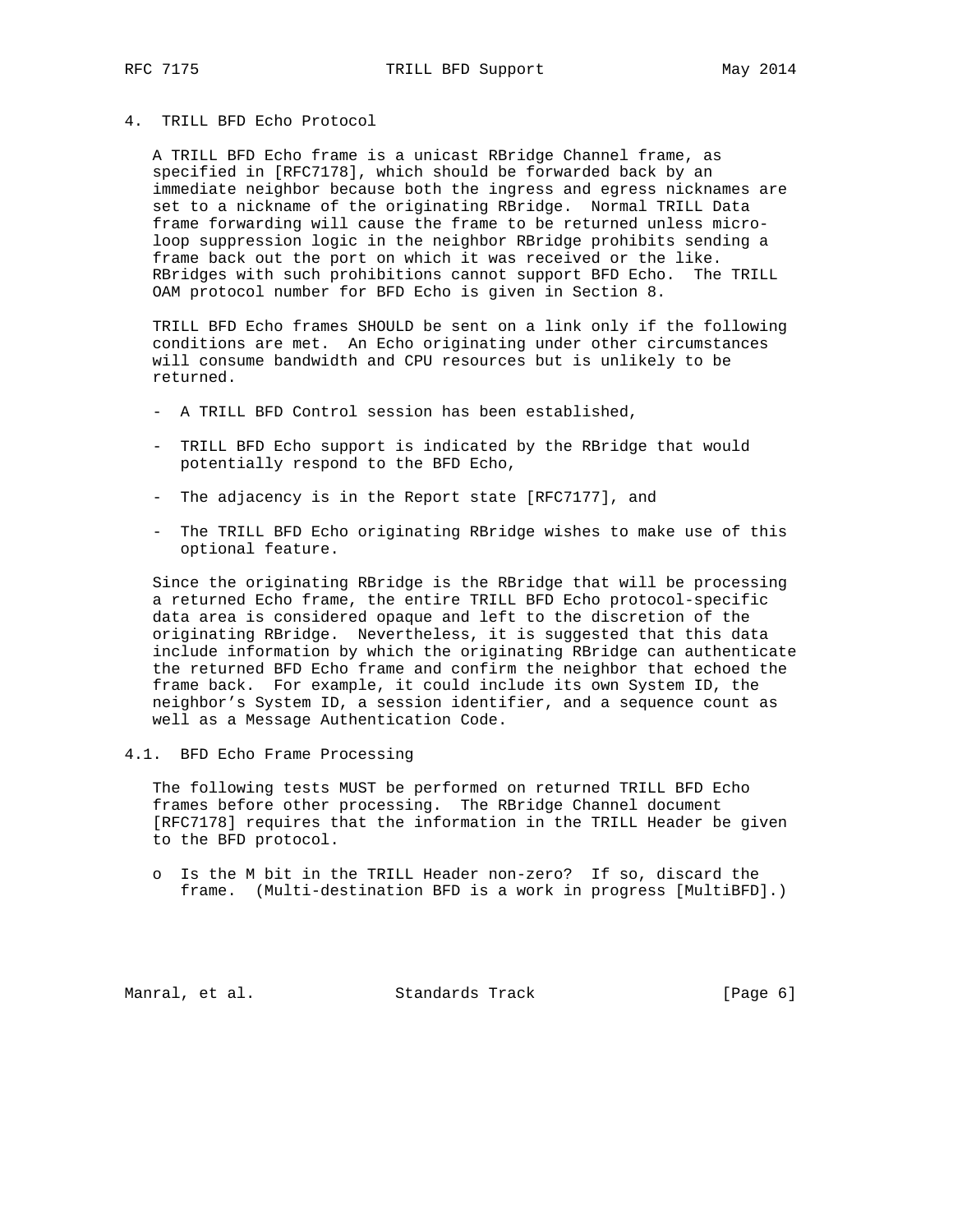o The TRILL BFD Echo frame should have gone exactly two hops, so test that the TRILL Header hop count as received was 0x3E (i.e., 0x3D if it has already been decremented), and if it is any other value, discard the frame. The RBridge Channel Header in the frame MUST have the MH bit equal to one, and if it is zero, discard the frame.

## 5. Management and Operations Considerations

 The TRILL BFD parameters on an RBridge are configurable. The default values are the same as in the IP BFD case [RFC5881], except where specified in this document, such as for hop count.

 It is up to the operator of an RBridge campus to configure the rates at which TRILL BFD frames are transmitted on a link to avoid congestion (e.g., link, input/output (I/O), CPU) and false failure detection. See also the discussion of congestion in Section 2 of [RFC5881].

As stated in [RFC5880]:

 It is worth noting that a single BFD session does not consume a large amount of bandwidth. An aggressive session that achieves a detection time of 50 milliseconds, by using a transmit interval of 16.7 milliseconds and a detect multiplier of 3, will generate 60 packets per second. The maximum length of each packet on the wire is on the order of 100 bytes, for a total of around 48 kilobits per second of bandwidth consumption in each direction.

### 6. Default Authentication

 Consistent with TRILL's goal of being able to operate with minimum configuration, the default for BFD authentication between neighbor RBridges is based on the state of the IS-IS shared secret authentication for Hellos between those RBridges as detailed below. The BFD authentication algorithm and methods in this section MUST be implemented at an RBridge if TRILL IS-IS authentication and BFD are implemented at that RBridge. If such BFD authentication is configured, then its configuration is not restricted by the configuration of IS-IS security.

 If IS-IS authentication is not in effect between neighbor RBridges, then, by default, TRILL BFD between those RBridges is also unsecured.

 If such IS-IS authentication is in effect, then, unless configured otherwise, TRILL BFD Control frames sent between those RBridges MUST use BFD Meticulous Keyed SHA1 authentication [RFC5880]. The BFD authentication keys between neighbor RBridges by default are derived

Manral, et al. Standards Track [Page 7]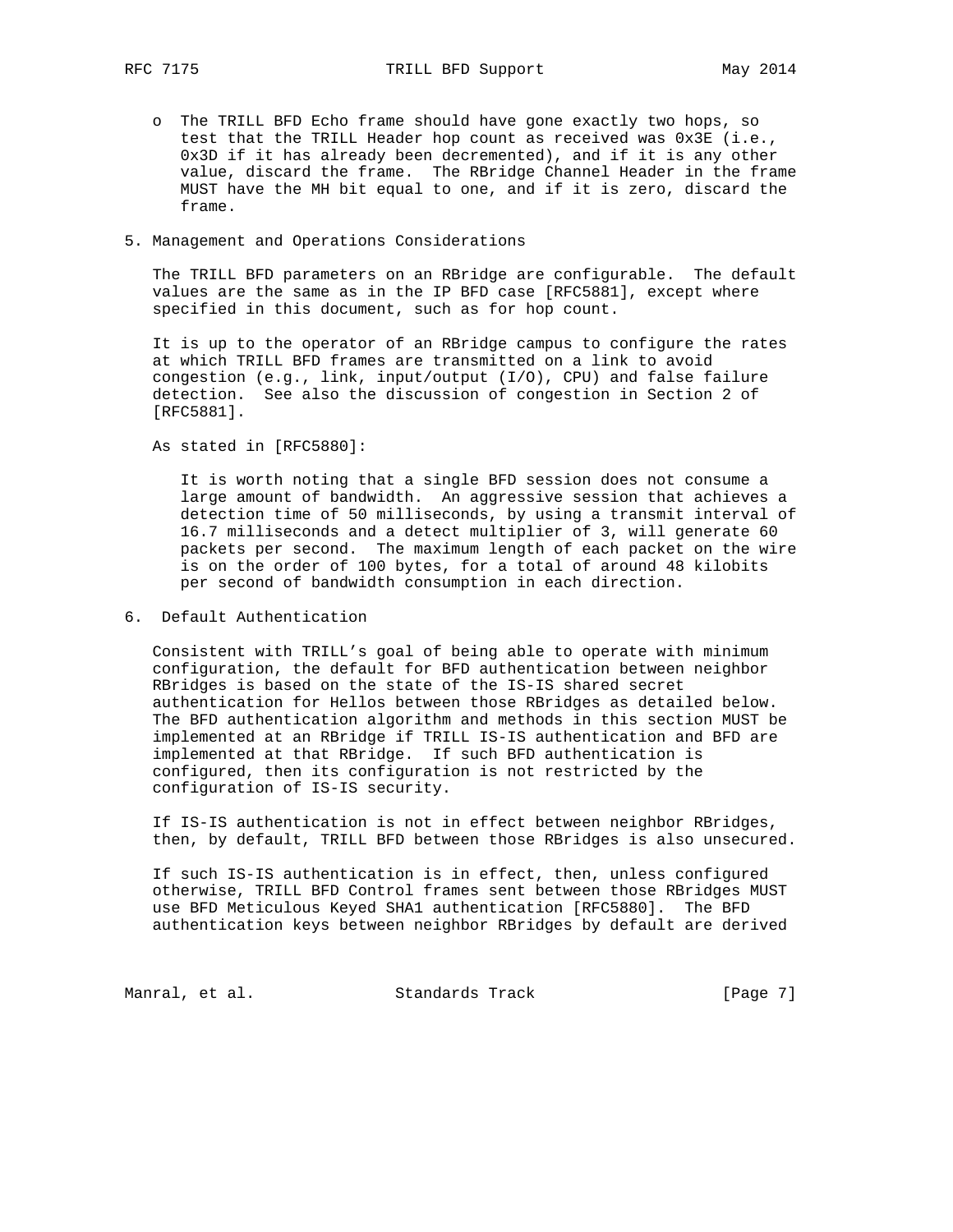from the IS-IS shared secret authentication keys for Hellos between those RBridges as detailed below. However, such BFD authentication keys MAY be configured to some other value.

 HMAC-SHA256 ( ( "TRILL BFD Control" | originPortID | originSysID ), IS-IS-shared-key )

 In the above, "|" indicates concatenation; HMAC-SHA256 is as described in [FIPS180] and [RFC6234]; and "TRILL BFD Control" is the 17-byte US ASCII [ASCII] string indicated that is then concatenated with the 2-byte Port ID of the originating port and the 6-byte IS-IS System ID of the originating RBridge, the last two items being in network byte order. The Port and System IDs are included to minimize exposure of the same key to improve resistance to cryptanalysis. IS-IS-shared-key is secret keying material being used for IS-IS authentication on the link.

 The use of the above derived key is accomplished by associating the above default authentication type and key with the Key ID of the IS-IS-shared-key used in the derivation and then using that Key ID in the Authentication Section of the BFD Control frame OAM protocol specific data. Also, Auth Type would be 5, and Auth Len would be 28 in the Authentication Section. RBridges MAY be configured to use other BFD security modes or keying material or configured to use no security.

 Authentication for TRILL BFD Echo is a local implementation issue as BFD Echo frames are authenticated by their sender when returned by a neighbor. However, if TRILL IS-IS and BFD Control are being authenticated to a neighbor and BFD Echo is in use, BFD Echo frames to be returned by that neighbor should be authenticated, and such authentication should use different keying material from other types of authentication. For example, it could use keying material derived as follows, where "|" indicates concatenation:

 HMAC-SHA256 ( ( "TRILL BFD Echo" | originPortID | originSysID ), IS-IS-shared-key )

7. Security Considerations

 BFD over TRILL utilizes the RBridge Channel extension to the TRILL protocol and is generally analogous to BFD over IP. As such, the BFD authentication facility is available to authenticate BFD-over-TRILL packet payloads, but no encryption or other security features are provided at the BFD-over-TRILL level. See the following:

- [RFC5881] for general BFD security considerations,

Manral, et al. Standards Track [Page 8]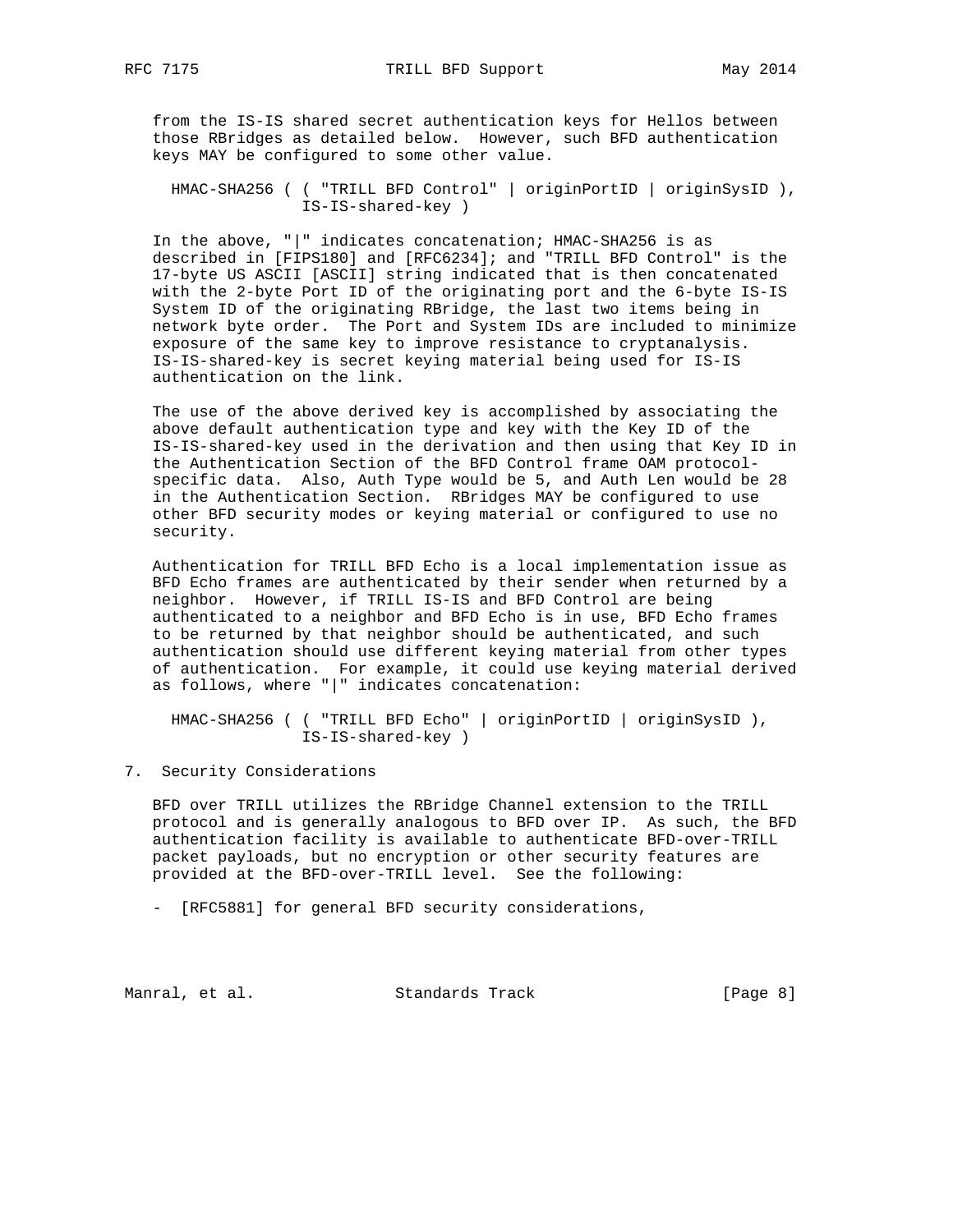- [RFC7178] for general RBridge Channel security considerations, and
- [RFC6325] for general TRILL protocol security considerations.

 Section 3.2 describes security concerns with multi-hop BFD Control packets and failure to check the TRILL Header M bit in BFD Control packets.

8. IANA Considerations

 IANA has allocated two RBridge Channel protocol numbers [RFC7178] from the Standards Action range, as follows:

 Protocol Number -------- ------ BFD Control 0x002 BFD Echo 0x003

9. Acknowledgements

 The authors would like to specially thank Dave Katz, an author of [RFC5880] and [RFC5881], from which some material herein has been reproduced.

 The following individuals are thanked for their comments and suggestions: Scott Bradner, Stewart Bryant, Stephen Farrell, Eric Gray, Brian Haberman, Barry Leiba, Erik Nordmark, John Scudder, Robert Sparks, Martin Stiemerling, and Sean Turner.

- 10. References
- 10.1. Normative References
	- [ASCII] American National Standards Institute, "Coded Character Set - 7-bit American Standard Code for Information Interchange", ANSI X3.4, 1986.
	- [FIPS180] National Institute of Science and Technology, "Secure Hash Standard (SHS)", Federal Information Processing Standard (FIPS) 180-4, March 2012, <http://csrc.nist.gov/ publications/fips/fips180-4/fips-180-4.pdf>.
	- [IS-IS] International Organization for Standardization, "Intermediate System to Intermediate System intra-domain routeing information exchange protocol for use in conjunction with the protocol for providing the connectionless-mode network service (ISO 8473)", Second Edition, November 2002.

Manral, et al. Standards Track [Page 9]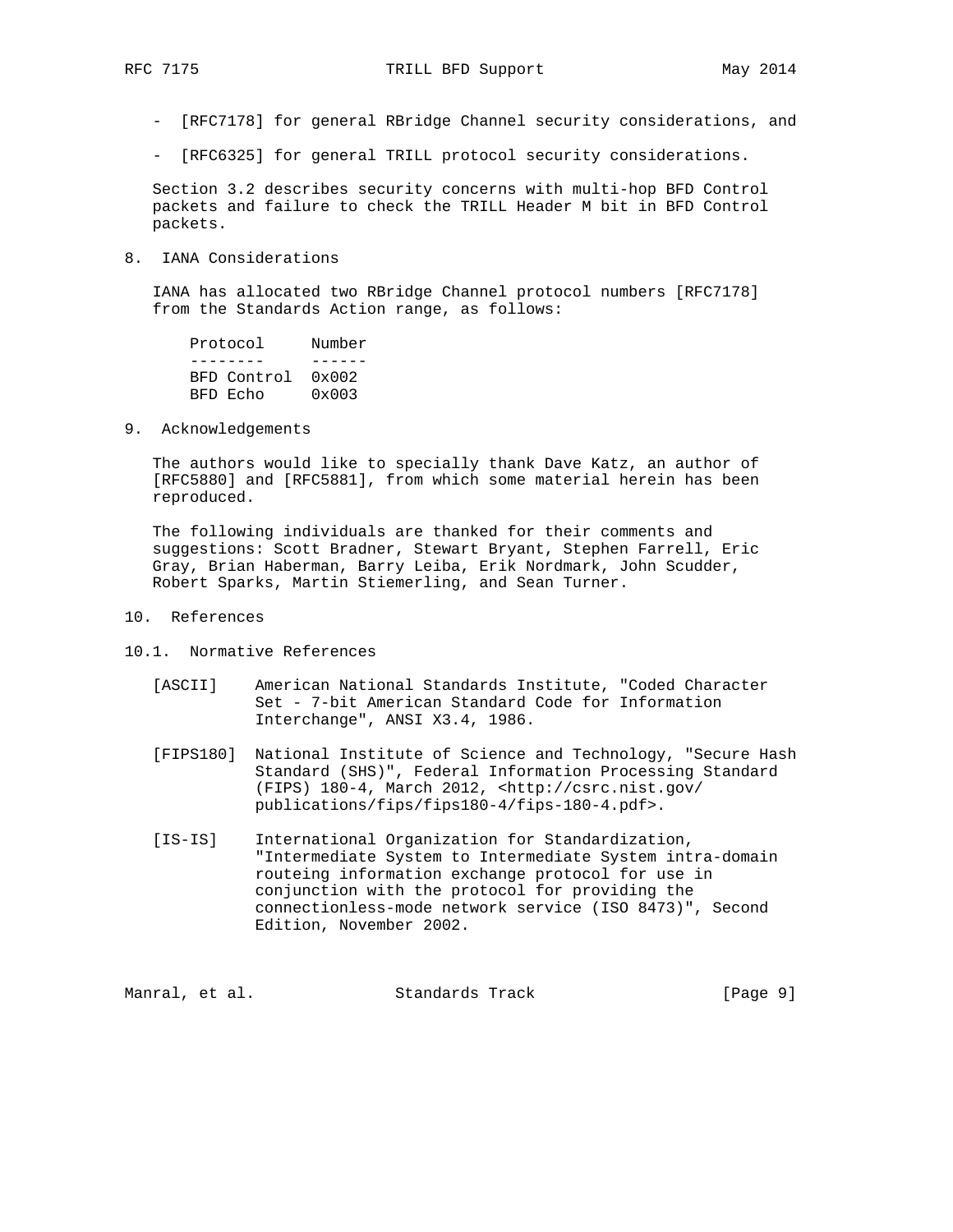- [RFC2119] Bradner, S., "Key words for use in RFCs to Indicate Requirement Levels", BCP 14, RFC 2119, March 1997.
- [RFC5880] Katz, D. and D. Ward, "Bidirectional Forwarding Detection (BFD)", RFC 5880, June 2010.
- [RFC5881] Katz, D. and D. Ward, "Bidirectional Forwarding Detection (BFD) for IPv4 and IPv6 (Single Hop)", RFC 5881, June 2010.
- [RFC6213] Hopps, C. and L. Ginsberg, "IS-IS BFD-Enabled TLV", RFC 6213, April 2011.
- [RFC6325] Perlman, R., Eastlake 3rd, D., Dutt, D., Gai, S., and A. Ghanwani, "Routing Bridges (RBridges): Base Protocol Specification", RFC 6325, July 2011.
- [RFC7177] Eastlake 3rd, D., Perlman, R., Ghanwani, A., Yang, H., and V. Manral, "Transparent Interconnection of Lots of Links (TRILL): Adjacency", RFC 7177, May 2014.
- [RFC7178] Eastlake 3rd, D., Manral, V., Li, Y., Aldrin, S., and D. Ward, "Transparent Interconnection of Lots of Links (TRILL): RBridge Channel Support", RFC 7178, May 2014.
- 10.2. Informative References
	- [802.1AX] IEEE, "IEEE Standard for Local and metropolitan area networks -- Link Aggregation", IEEE Std 802.1AX-2008, January 2008.
	- [802.1Q] IEEE, "IEEE Standard for Local and metropolitan area networks -- Media Access Control (MAC) Bridges and Virtual Bridged Local Area Networks", IEEE Std 802.1Q-2011, August 2011.
	- [MultiBFD] Katz, D. and D. Ward, "BFD for Multipoint Networks", Work in Progress, February 2014.
	- [RFC5082] Gill, V., Heasley, J., Meyer, D., Savola, P., Ed., and C. Pignataro, "The Generalized TTL Security Mechanism (GTSM)", RFC 5082, October 2007.
	- [RFC6234] Eastlake 3rd, D. and T. Hansen, "US Secure Hash Algorithms (SHA and SHA-based HMAC and HKDF)", RFC 6234, May 2011.

Manral, et al. Standards Track [Page 10]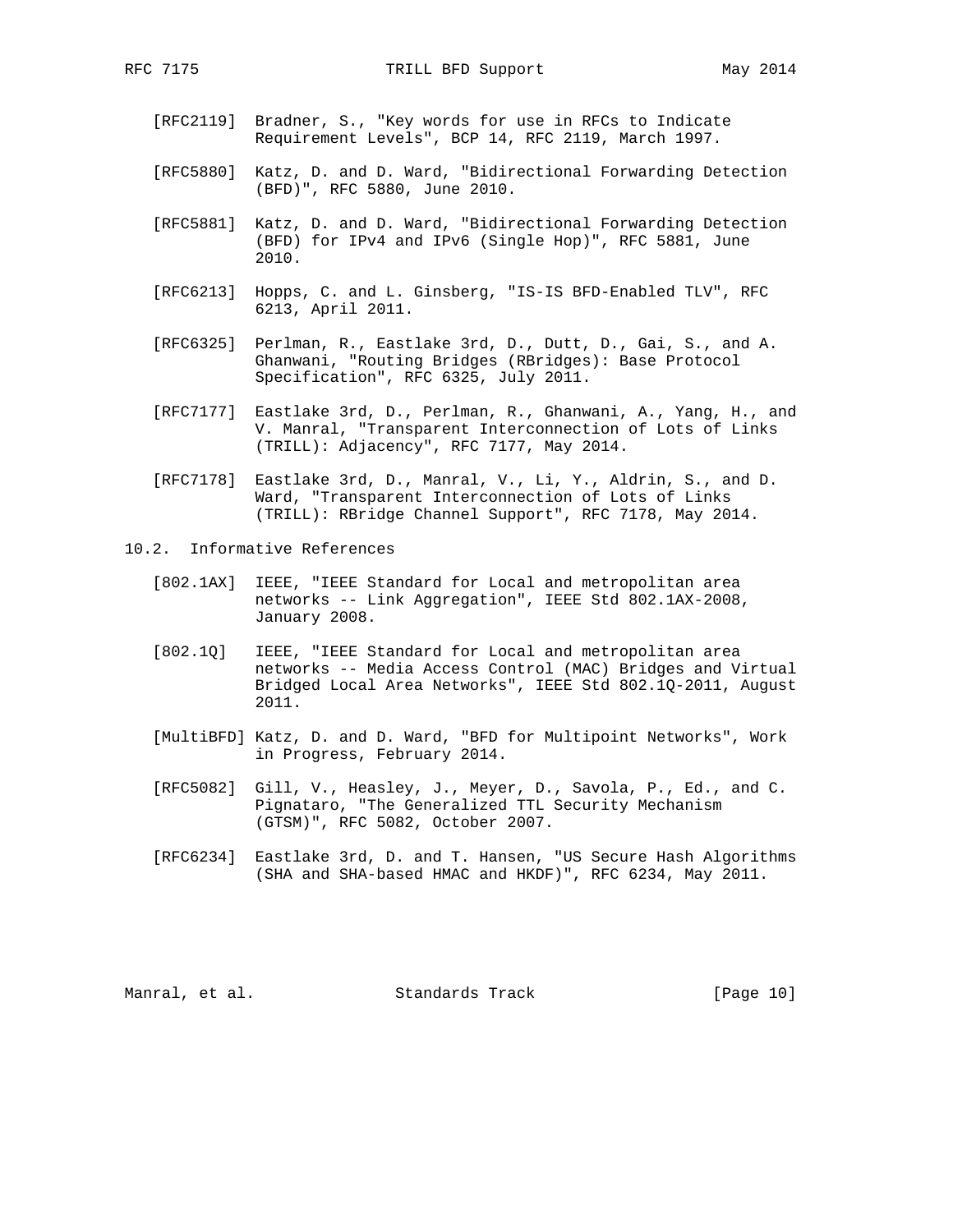- [RFC6291] Andersson, L., van Helvoort, H., Bonica, R., Romascanu, D., and S. Mansfield, "Guidelines for the Use of the "OAM" Acronym in the IETF", BCP 161, RFC 6291, June 2011.
	- [RFC6361] Carlson, J. and D. Eastlake 3rd, "PPP Transparent Interconnection of Lots of Links (TRILL) Protocol Control Protocol", RFC 6361, August 2011.
	- [RFC7173] Yong, L., Eastlake 3rd, D., Aldrin, S., and J. Hudson, "Transparent Interconnection of Lots of Links (TRILL) Transport Using Pseudowires", RFC 7173, May 2014.